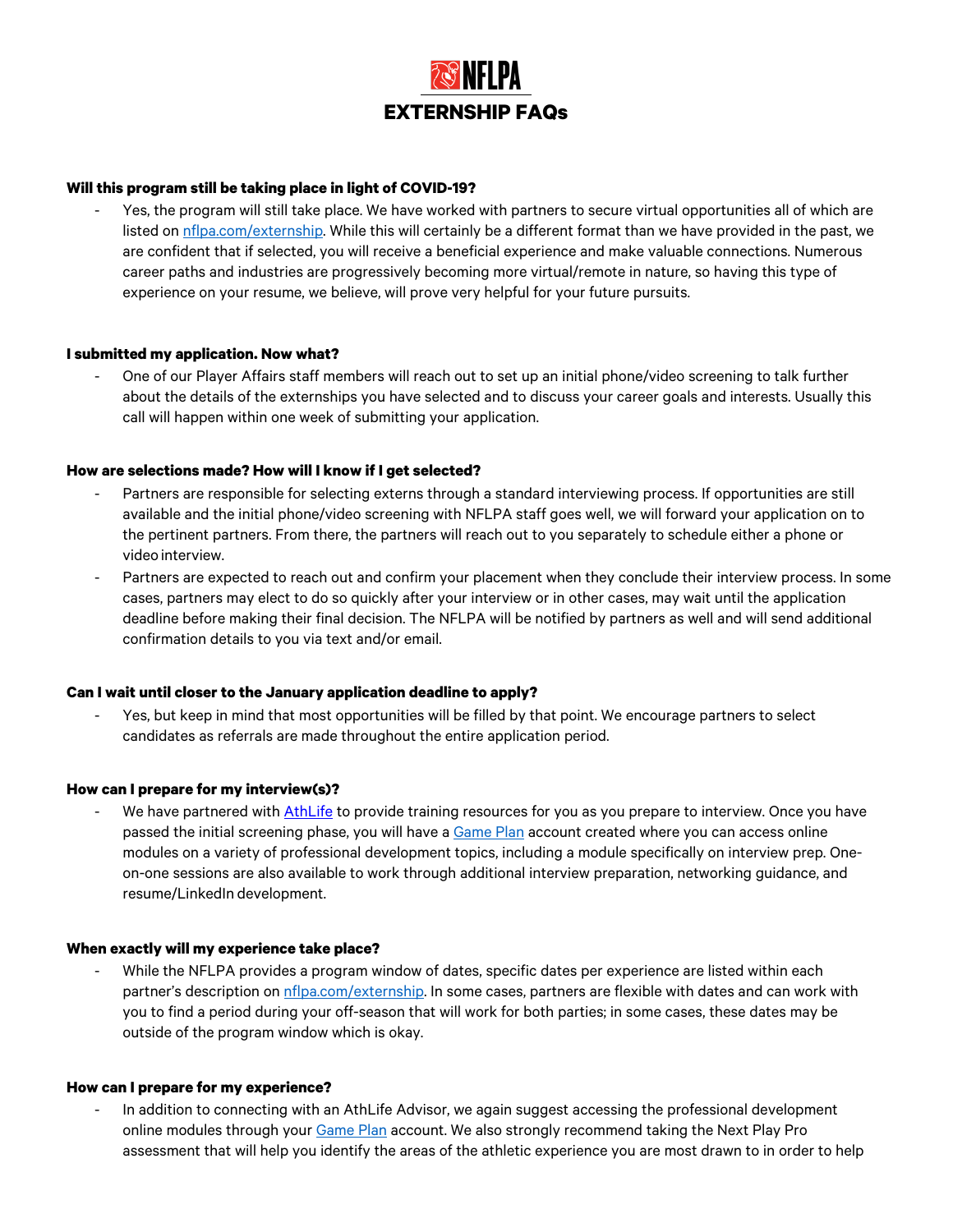**EXTERNSHIP FAQs**

you identify related career path options.

- Finally, continue to do research on your partner and don't hesitate to reach out to your partner's point of contact to ensure you receive any onboarding materials and/or recommended resources they might have to review before your first day on the job.

## **Will I need to use my own device?**

Yes, you will need to use your own laptop, tablet, etc. for this experience. In some cases, partners may be prepared to send equipment but that will be unlikely given the short-term nature of these opportunities. If you are unable to use your own device, please let the NFLPA know during the application and screening process.

### **What will the day-to-day schedule look like?**

Day-to-day schedules are at the discretion of your partner and the structure of the experience. Partners have been asked to take into consideration your training and/or rehab needs as they build out your work schedule. You will receive your work schedule either shortly before the experience begins or on your first day on the job.

### **What should I do about training and/or rehabbing an injury?**

- While you will still be at home, we do recommend notifying your partner of your training/rehab plans in order to create a schedule that allows for you to still accomplish what you need to on both fronts.
- When opportunities are taking place in person, partners may have a training facility either on site or close by. Feel free to discuss this with NFLPA staff and your prospective partner during the interview process. As you are considering this opportunity, we encourage you to discuss training/rehab needs with your team's trainer and/or your agent to ensure the resources you need will be in place during your experience. Many players have successfully completed this program in the past while still being able to maintain their training/rehab regimen.

## **Are costs covered for all opportunities?**

There are no expenses associated with a remote experience. When in person, a majority of opportunities are provided at no cost. However, some opportunities will prioritize local candidates or those willing to cover their own travel and lodging expenses. Experiences with this arrangement will be noted in the description.

#### **Will I get paid as an extern?**

This program is an **unpaid** externship opportunity. While in most cases, the major expenses (travel, lodging, and ground transportation) are covered, partners are not required - nor expected - to compensate theirexterns.

#### **What is the dress code?**

For the most part, "Business Casual" will be the dress code for this program. Take a look at this article for some examples of what that should look like. It is also a good idea to bring at least one suit with you just in case. Your partner will share the exact information about their dress code expectations prior to your arrival, so you will have plenty of time to prepare and pack the right items. For remote experiences, we recommend sticking with a business casual approach, doing your best to avoid t-shirts, hoodies, active wear, etc. (unless otherwise permitted by your partner).